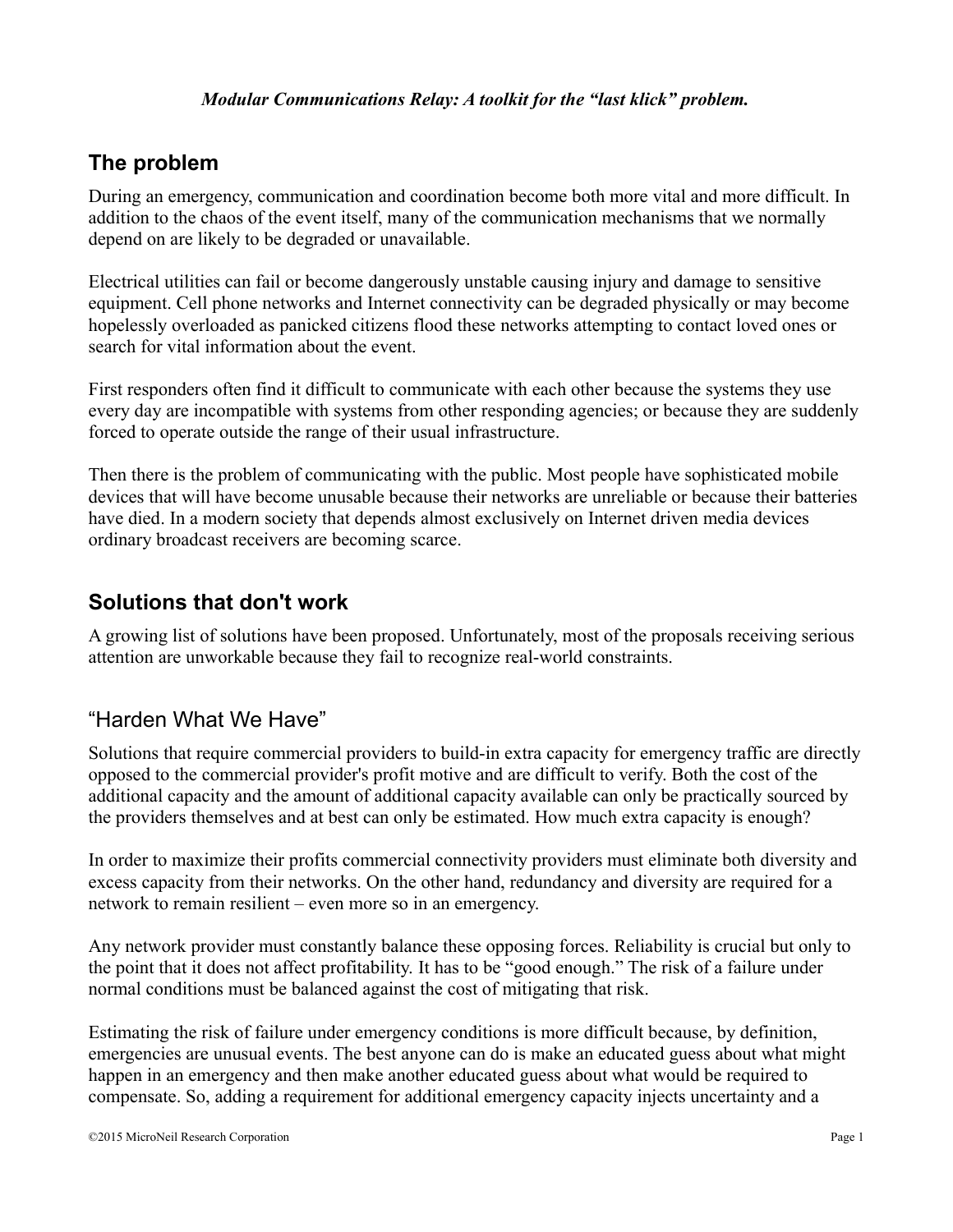conflict of interests into a formula that is already obscure, convoluted and contentious.

### "The Universal Option"

Solutions that require the universal adoption of exotic equipment are so expensive that many groups cannot afford them. Potential adopters are faced with dismantling existing systems that represent a significant investment and are widely trusted and understood by their users. These factors make universal adoption unachievable so the interoperability problem these exotic systems are intended to solve is instead worsened by adding yet another type of equipment to the mix.

Every major radio manufacturer has some version of the universal solution: "Switch everyone to our new radios and all problems will be solved..." These solutions come backed with well funded lobbyists, white papers, research projects, demonstrations, requirements, specifications, and testimonials that drive the decision process toward the vendor's product line.

When configured properly these devices are said to securely connect to anything from any vendor, at any time, under any conditions, without fail. The reality is far more complex than the marketing materials suggest.

The feature set required to meet such a wide range of use cases is extensive and exotic. These exotic features add to the complexity of the equipment making it expensive, difficult to operate, difficult to integrate, and therefore difficult to adopt.

Added complexity, liability, and intellectual property concerns also create barriers that discourage other vendors from creating compatible hardware. As a consequence these systems are never widely deployed and instead tend to become technological islands. In an emergency situation it is likely to be difficult to locate compatible equipment and even more difficult to find operators qualified to cope with unusual circumstances.

### "The Cloud"

Solutions that depend on centralized resources and "cloud based" infrastructures are also unworkable. In an emergency situation, especially during the first 24 hours, it is likely that these centralized resources will simply be unreachable. Any communication, coordination, or management system that depends on "cloud services" or otherwise on the Internet or cell phone networks may be crippled by a lack of connectivity.

Cloud based solutions seem attractive because on the surface they appear to be robust, feature rich, and affordable. In truth they are, but only when a reliable Internet connection is available. To be fair, many of these systems offer some limited capability when connectivity is lacking, but making use of that ability usually requires that important features are disabled and that all local hardware is updated before going offline.

In an emergency there may not be sufficient notice to prepare a "cloud based" system for off-line use. In addition, the loss of important system features will force operators to abandon their usual procedures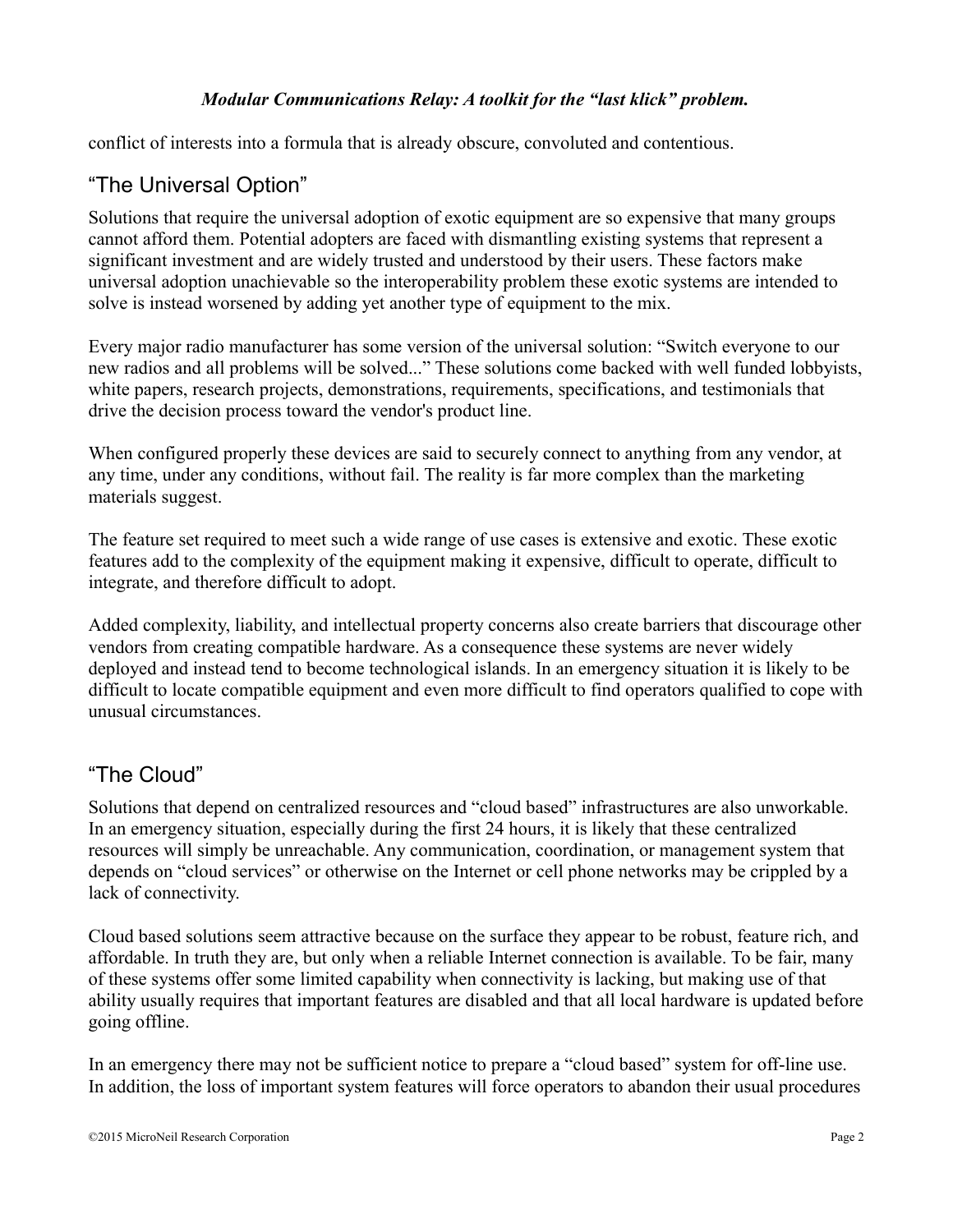causing errors, increasing workloads, and potentially causing the system to be more of a burden than a benefit.

# **What is needed**

The breakdown of critical infrastructure during an emergency has the potential to create large numbers of isolated groups. This fragmentation requires a bottom-up approach to coordination rather than the top-down approach typical of most current emergency management planning. Instead of developing and disseminating a common operational picture through a central control point, operational awareness must instead emerge through the collaboration of the various groups that reside beyond the reach of working infrastructure. This is the "last klick" problem.

While hardened, well organized control and communications facilities will survive the onset of emergency situations they are likely to be blind to conditions in the field for extended periods. Each isolated group will likewise be cut off from these resources and may be forced to operate independently for extended periods.

Planning that takes this isolation into account can go a long way to making these remote operations successful. General operating plans can help to coordinate response efforts operating in the blind, however the details of those operations cannot be predicted because they will be highly dependent upon the circumstances and resources at hand.

First responders found in these circumstances must be able to make the best use of the resources available to manage logistics, secure critical resources, improvise workable communications mechanisms, and coordinate with secondary responders and other groups.

Wherever possible and practical, meaningful connections to working infrastructure and/or established emergency response centers may be established on a limited basis through the innovative use of various technologies available in theater. The key is having the tools to make the most of those local resources.

# "The MCR – a Modular Communications Relay"

In order to address the "last klick" problem and improve the resources available to emergency responders, we have been developing the MCR concept. The MCR will be a rugged, portable toolkit for solving many of the problems that occur when first responders find themselves beyond the edge of working infrastructure. It is composed of three major sections that are built up from open-source or readily available components.

The goal is to make it possible for anyone with a little bit of technical skill to assemble an MCR out of "off the shelf" components and to configure it using open source hardware and software. Depending upon how these components are sourced it should be possible to assemble an MCR for a few thousand dollars – a small fraction of the cost of many interoperability solutions. Of course we also expect fully assembled units with professional support to be made available by ourselves and others. By using readily available components and an open-source model we hope to solve the problems of affordability,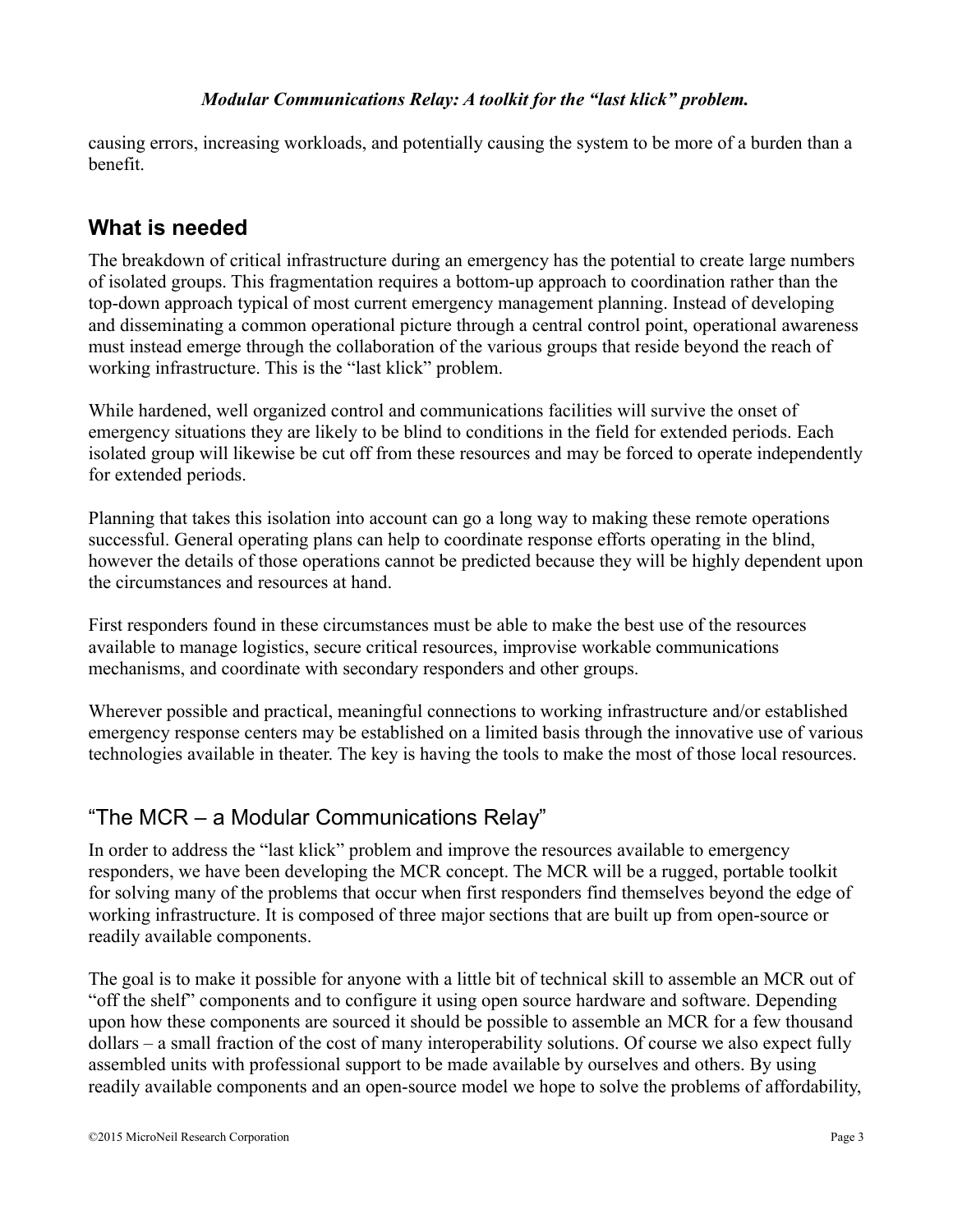availability, and accessibility. Our hope is that anyone who might foresee the need for an MCR will be able to afford it and find a suitable source, training, and support.

**The base of the MCR is an intelligent power gateway** that is capable of harvesting energy from a wide variety of sources and converting it into safe usable power for the MCR's other functions. Using advanced components like super-capacitors in combination with lightweight LiFePO batteries under computer control, the intelligent power gateway will be able to safely accept power from dirty, intermittent power sources (hand-cranked generators, solar blankets, wind-mills, small gas powered generators, automotive batteries, etc.) even if those sources are unstable and unreliable. It will, of course, also accept mains power whenever it is available.

In addition to accepting power from almost any available source, the MCR's intelligent power gateway will be able to provide safe charging facilities for radios, cell phones, and other mobile devices. If desired it will provide sufficient power to operate Ham Radio equipment producing up to 100W, or if necessary will operate the basic functions of the MCR for up to 24hours running only on it's internal battery.

**The next major section of the MCR is a hardened, low-power computer "brain"** that manages the MCR's technology and provides additional resources to the operator. The purpose of this part is to reduce the training required to operate the MCR by providing a user-friendly "personality" that is simple and intuitive. For example, the "brain" will automatically sense when various power sources are available and will see to it that they are used appropriately even if they are connected incorrectly. In addition it will take steps to prioritize the use of available battery power to optimize reliability, performance, and battery life.

Another feature of the "brain" is to provide access to a wide range of digital resources that are stored on the MCR and to see that these resources are kept up-to-date continuously whenever the system is able to connect to the Internet or other suitable networks. This feature ensures that the MCR is ready to operate off-line without any notice.

**The third major section of the MCR is a communications network facility** consisting of a hardened high performance router / application server, a network switch, a mesh network node, a WiFi hot spot, and a RoIP (Radio Over IP) gateway. This combination of components can be configured by the "brain" to operate based on available power and to utilize a wide range of communications facilities if they are available.

The RoIP component in particular can be used to bridge incompatible radio systems into one or more channels so that responders from different services can gain the ability to communicate directly simply by providing a donor radio. The off-the-shelf devices we have considered for this component offer 4 channels and can be packaged with connectors for a wide range of popular radios. Our goal will be to provide enough connectors to cover more than 90% of the most likely use cases. Of course this configuration will be customizable by the owner of the MCR as needed.

When more than one MCR is available within radio range, the mesh radio node will automatically form a network between the other visible MCRs. This will make it possible to bridge additional donor radios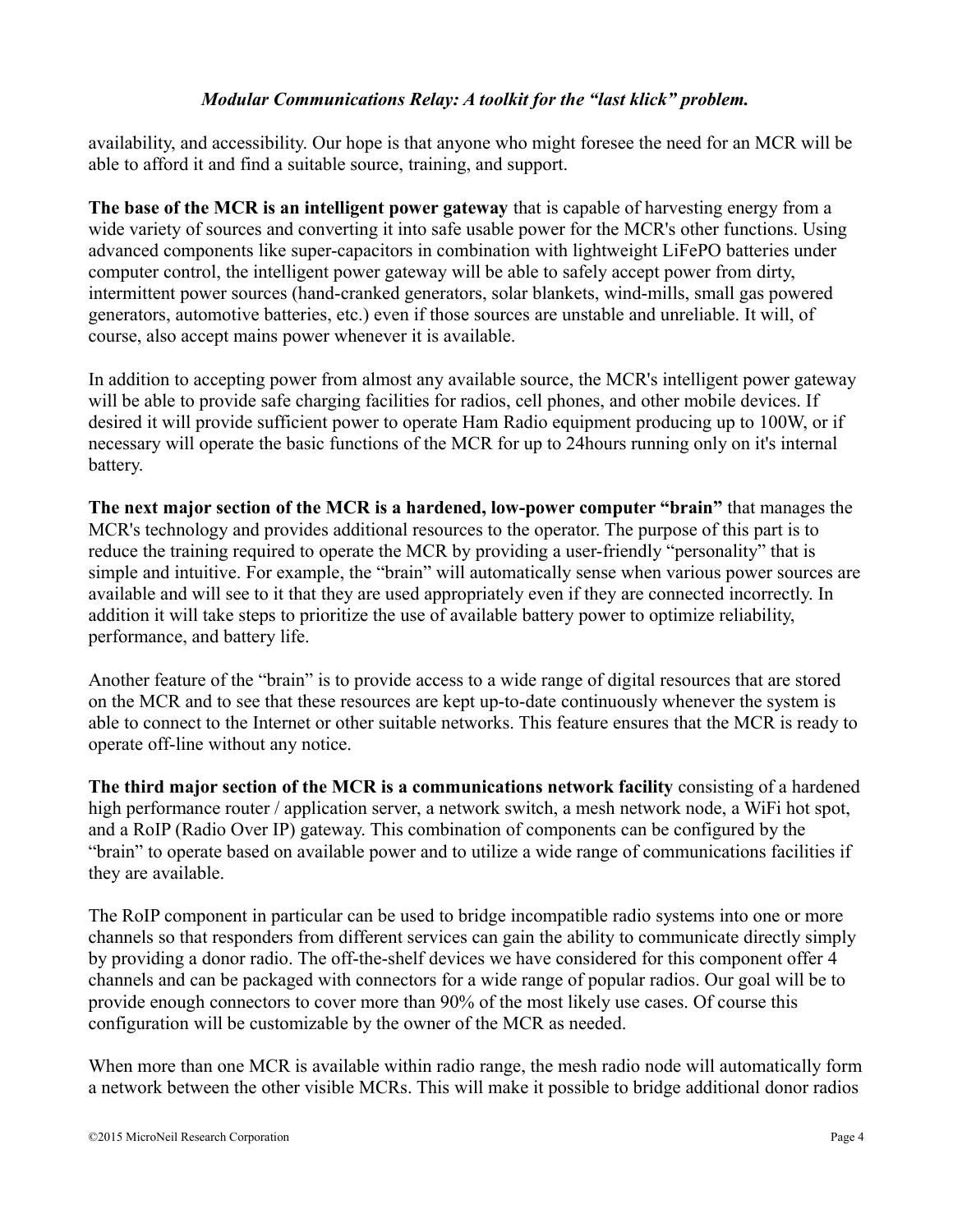into the system and will extend the range of the network and the connected radios.

It's worth noting that the MCR will be designed to be easily hoisted into the air using any available tree or structure so that the range of all connected radios and the mesh node can be extended. If a qualified operator is available (such as a Ham Radio Operator) then they will be able to easily modify the facilities of the MCR to further extend the range by modifying the settings of various components, adding directional high-gain antennas, or otherwise.

If a suitable back-haul network becomes available via satellite, wired Internet, or otherwise then any of the MCR nodes will be able to act as a gateway for the other visible MCRs. This makes the MCR an ideal toolkit for establishing an ad-hoc network during the first few hours of an event or longer if required.

The WiFi hot-spot component can be used to provide secondary responders and the public (if desired) access to local resources and applications available on the MCR or in the ad-hoc network. This can be useful for broadcasting information, providing local communications facilities using smart-phones and other mobile devices that are in range, or collecting useful data about local conditions from these devices, other sensors, and volunteers.

# "A flexible platform"

With an open, flexible platform like the MCR in place it should be possible to create applications that build comprehensive situational awareness from the bottom up. Individual MCR nodes would be designed to operate independently to develop a local user defined operating picture. Utilizing any available connectivity – including intermittent Internet connectivity or connections with other MCR nodes – the local operating pictures can be aggregated, shared, and communicated to other systems.

In one example, an MCR might ride along in a vehicle that travels between various camps delivering supplies and personnel. As this mobile MCR connects with others MCR nodes in the camps it visits it can collect and distribute situational data between those nodes.

While the mobile MCR is in range of a local mesh network there will be a high bandwidth connection between itself and the local MCR nodes. That bandwidth can be used to synchronize a significant amount of data which the mobile MCR can store and then forward to other nodes as they become visible. Through this automated process the collected data can eventually be distributed throughout the community of MCR nodes and networks perhaps eventually reaching central authorities via Internet connections at the edges of the event.

Another similar example might leverage the periodic use of communications drones or satellite connections as power and conditions permit. Software on the MCR could prioritize messaging traffic to maximize the use of this limited intermittent connectivity.

In some cases it should be possible to customize the MCR concept to provide a range of additional functionality. Some MCRs might be configured with environmental sensors, specialized